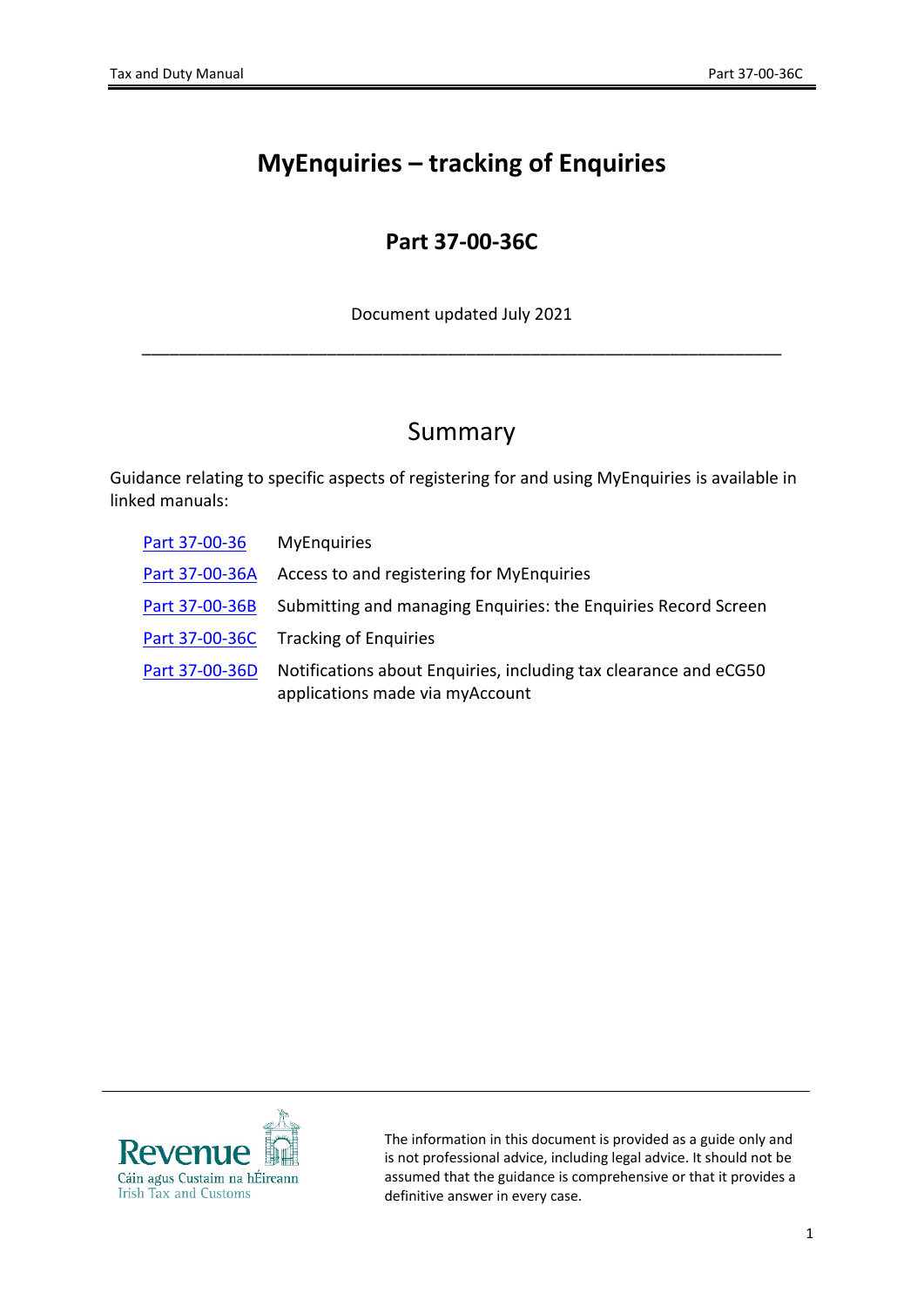### **Table of Contents**

| 2.2 |  |
|-----|--|
|     |  |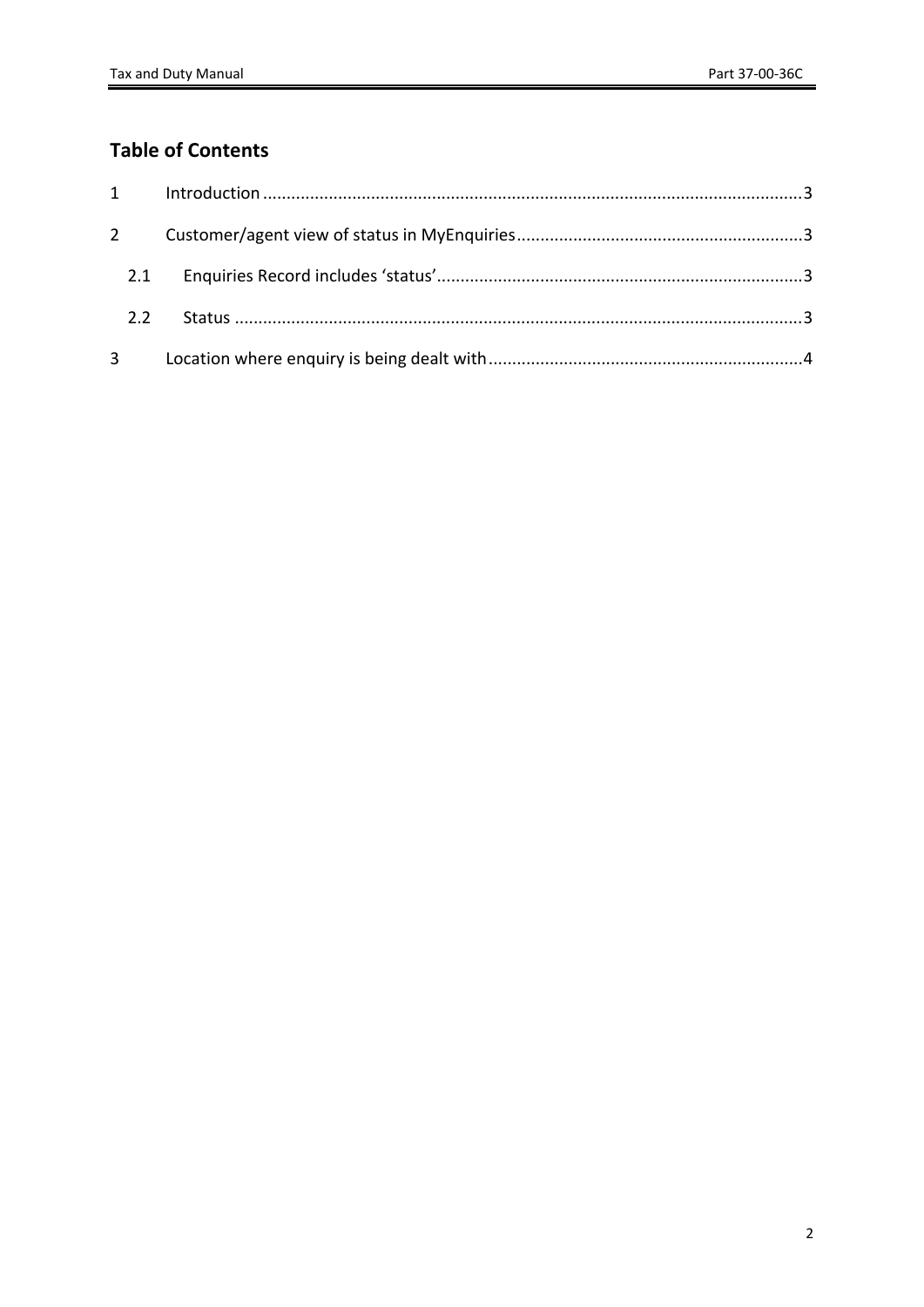#### <span id="page-2-0"></span>1 Introduction

MyEnquiries is a structured online contact facility that allows customers to securely send and receive correspondence to and from Revenue.

A new tracking system has been developed in MyEnquiries; which allows customers, both agents/advisors and taxpayers, to:

- view the current status of an enquiry they have submitted via MyEnquiries, and;
- see the current 'location' (Division) that is dealing with their enquiry.

This development seeks to provide additional information, on status and location/Division, to our customers without them needing to initiate a new enquiry. In that way, it should make MyEnquiries a more effective service for our customers.

### <span id="page-2-1"></span>2 Customer/agent view of status in MyEnquiries

#### <span id="page-2-2"></span>2.1 Enquiries Record includes 'status'

Customers can 'track' the progress of an enquiry on their Enquiries Record. A new 'Status' column is added on the Record.

| <b>Enquiries Record</b>                                     |                    |                                |                                                                                                                                |                                     |                 |        |                      |  |
|-------------------------------------------------------------|--------------------|--------------------------------|--------------------------------------------------------------------------------------------------------------------------------|-------------------------------------|-----------------|--------|----------------------|--|
|                                                             |                    |                                | Only enquiries raised through ROS are shown below.<br>To view enquiries raised through myAccount, please sign in to myAccount. |                                     |                 |        |                      |  |
| Email Address: TEST@REVENUE.IE<br><b>Previous Enquiries</b> |                    |                                |                                                                                                                                | Search previous enquiries           |                 |        |                      |  |
| Select for<br>archive                                       | Enquiry<br>ID      | Date                           | Enquiry relates to                                                                                                             | More specifically                   | Reference       | TRN    | <b>Status</b>        |  |
|                                                             | $2005 -$<br>122006 | 08:05                          | 28/05/2020 Tax Clearance                                                                                                       | <b>Tax Clearance</b><br>Certificate | TC <sup>1</sup> | 85831A | Completed            |  |
|                                                             | 2005-42            | 15:47                          | 12/05/2020 Employers' PAYE                                                                                                     | Benefts and<br>Deductions           |                 |        | Awaiting<br>Feedback |  |
|                                                             | 2005-30            | 10/05/2020 Stamp Duty<br>18:15 |                                                                                                                                | Stamp Duty Return                   | <b>CMTEST</b>   | 85831A | Pending              |  |
|                                                             | 2005-22            | 10/05/2020<br>10:10            | Capital Acquisitions Tax<br>(CAT) - Inheritance/ Gifts                                                                         | <b>Expression of Doubt</b>          |                 | 85831A | In Progress          |  |
| Showing 1 to 4 of 4 entries                                 |                    |                                | Previous                                                                                                                       | Next<br>1                           |                 |        |                      |  |

Figure 1: Enquiries Record screen showing 'Status' column

#### <span id="page-2-3"></span>2.2 Status

The enquiry 'status' visible on the Enquiries Record for all enquiries is one of the following:

| <b>Status</b>            | Description                                                        |
|--------------------------|--------------------------------------------------------------------|
| Received                 | The enquiry has been received by Revenue and will be routed into a |
|                          | queue to be processed.                                             |
| In Progress              | The enquiry is currently in a queue to be processed.               |
| Completed                | The enquiry has been completed by Revenue.                         |
| <b>Awaiting Customer</b> | Revenue has requested something from the customer and is waiting   |
| Feedback                 | on a reply. This appears as 'Awaiting Feedback' in MyEnquiries.    |
| Revenue Initiated        | Indicates the message was sent from Revenue.                       |